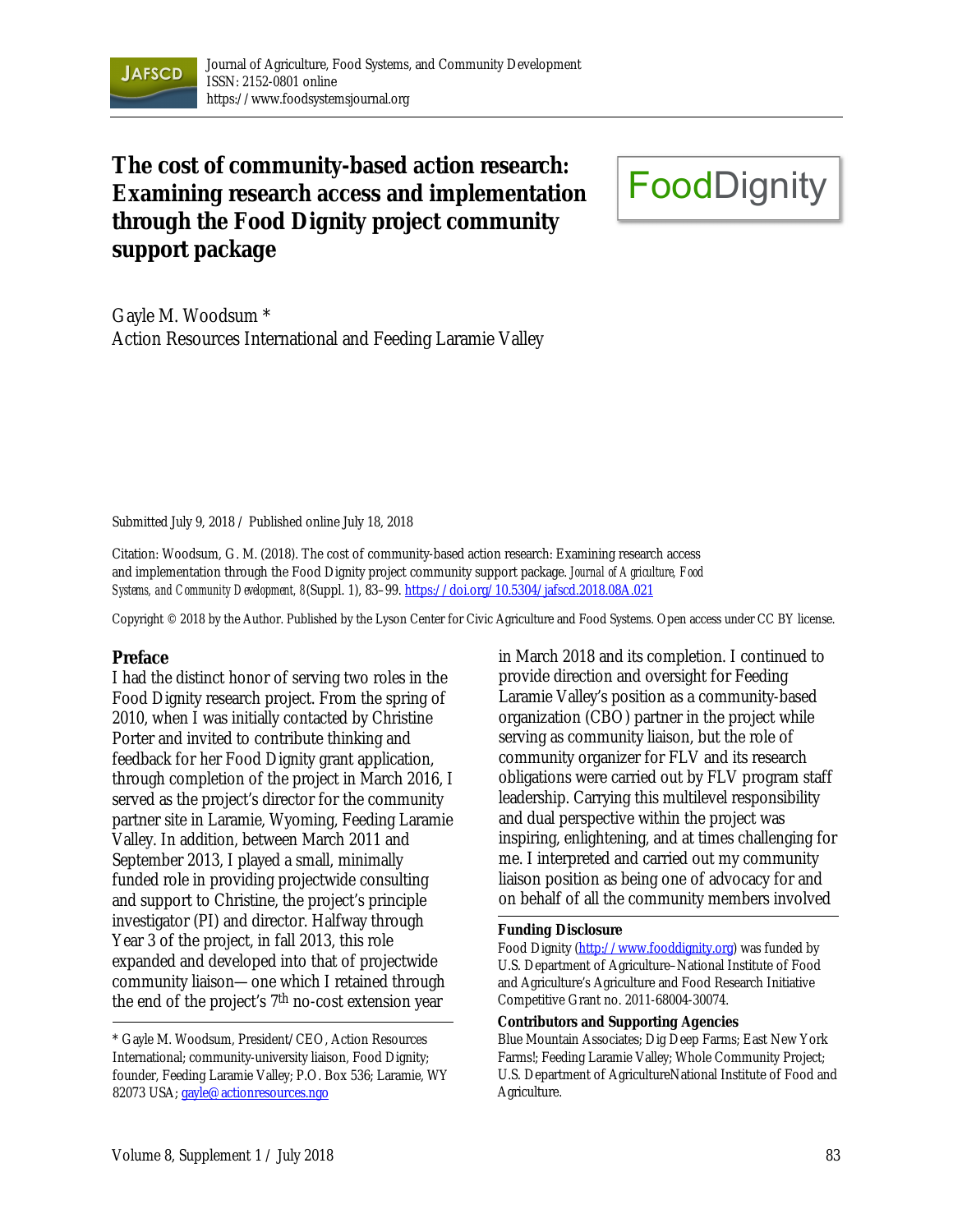directly and indirectly with the Food Dignity research project across the country. My decades of experience as a community-based writer and activist (since the early 1980s) guided and motivated me with clarity on whose behalf I was working. My role as project community liaison allowed me to get to know nearly all the individuals involved with the project, to spend time learning about their work, their philosophies, and the challenges they were presented with through their involvement with Food Dignity. Almost without exception, every individual with whom I worked, community member and academic alike, honored me with a willingness to be open, honest and diligently hard-working in fulfilling their obligations to Food Dignity. Every community member who contributed to the project, and most especially the leaders of its community partner sites, followed through with their project obligations while remaining true to their extraordinary commitments and allegiance to the communities on whose behalf they served. They never wavered in the social justice underpinning of their work and the 24/7 brilliance, time, and caring they gave to it, and I will be forever grateful for what I learned from each and every one of them.

# **Acknowledgments**

I had the great fortune to work closely with Monica Hargraves and Cecilia Denning in gathering, organizing, and disseminating the final Food Dignity findings. Their insightful analysis and deep respect for first-person expertise has been constant. Finally, these acknowledgments would not be complete without recognition for the creativity and dedication of the Food Dignity action research project's initiator and PI, Christine Porter. Throughout a long and complex implementation process, she maintained a deep commitment to support and respect the rigorous frontline contributions of the project's community partners.

# **Keywords**

Community-based Participatory Research; Action Research; Food Justice; Community Activism; Social Justice; Community-Academic Partnerships; Equity

# **Introduction**

There's a world of difference between research funding awarded to institutions of higher learning and what goes for standard program support funding available to the average nonprofit community-based organization (CBO)—in particular, grassroots efforts defined and guided by the constituency living with the problems being addressed. Beyond a baseline difference between research grants that ask questions and program grants that provide services in response to identified needs, access to and internal functioning of research grants versus program grants are often diametrically opposed. On a practical level, research funding is far more likely than CBO funding to provide multiple-year support and large budgets that allow funds to be used for personnel and indirect costs. Very few research opportunities are offered directly to CBOs, with eligibility typically limited to colleges, universities, and other so-called institutions of higher learning. Yet, while CBOs are commonly shut out of major research funding pools at the outset, they are increasingly required to provide an approved "evidence base" to justify funding for the program services they provide. This requirement forces them to draw on information-gathering and analysis processes from which they are essentially excluded.

 Beyond the obvious, there are subtle distinctions to be made between the researcher's hunger to explore and expose deep roots beneath the human condition that can lead to the elevation of knowledge, and the activist's hunger to *act* on deeprooted knowledge of the same human condition. Research can open doors to revelations that may or may not be acted upon. Grassroots activism is most often propelled by raw knowledge originating from first-person experience, mining that very specific expertise and contextualizing it for the primary purpose of creating social change as it can be lived day to day.

 Historically, the standard research paradigm not only operates within a frame of objectivity and disinterest as accuracy and rigor; it also promotes these ideals as being essential standard-bearers in a hierarchical view of expertise. This view rewards the researcher in a quest for knowledge for its own sake and diminishes frontline activism by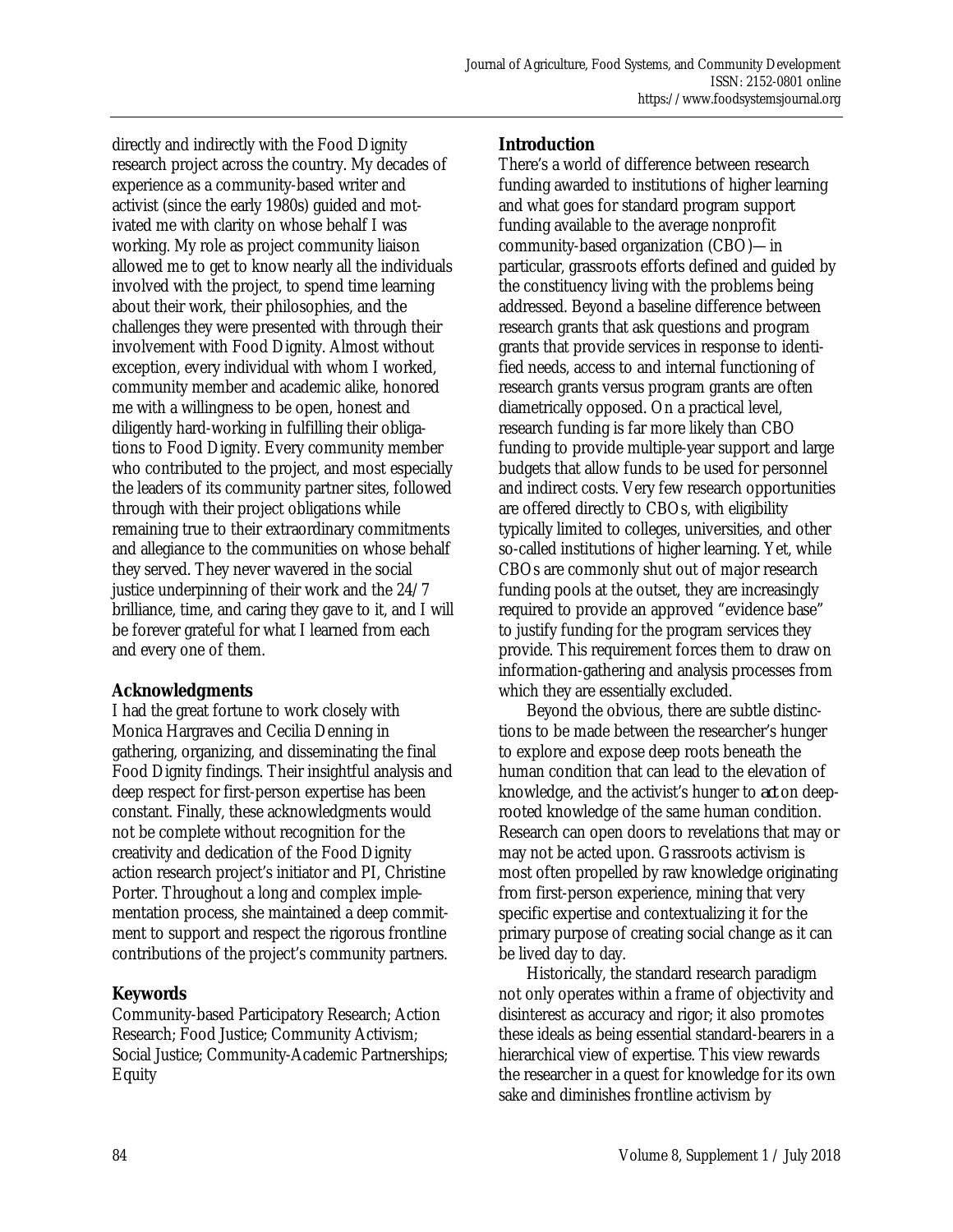marginalizing first-person expertise and limiting grassroots access to leadership roles in research that supports action. Knowledge hierarchy, as a concept backed by the academy, is largely unchallenged by policy makers and funders. This creates and maintains a functional power gap between researchers and activists.

 Community-based participatory research attempts to minimize that gap by creating collaborative efforts between the academy and CBOs. As well-intentioned and even passionate the goal for equitable collaboration might be, research leadership, funding, and eligibility access, as well as all the privileges that accompany them, remain severely limited for CBOs.

 In the spring of 2010, Christine Porter, having recently received a Ph.D. in community nutrition from Cornell University, began the application process for an Agriculture and Food Research Initiative (AFRI) grant from the USDA National Institute of Food and Agriculture. Having conducted much of her doctoral research on the relationship between food and public health, Christine was finding herself increasingly interested in and drawn to the development of community food systems work being done at the grassroots level in response to a range of issues related to food security. The call for proposals through the USDA-AFRI initiative at that time appeared to Christine to offer an opportunity for a much deeper exploration of how communities were experiencing and responding to challenges of local food insecurity. She embarked on the development of an application, drawing on input and assistance from her academic and community colleagues and mentors, and national leaders in food systems activism. She also drew input from a diverse mix of CBOs across the country that she was referred to or sought out as potential community-based sites. These sites would serve as the core sites from which project data would be derived.

 With her newly minted doctoral degree in hand, Christine's debut application for major research funds was successful, naming her as

principal investigator and project director on the project she named *Food Dignity: Action Research on Engaging Food Insecure Communities and Universities in*  Building Sustainable Community Food Systems.<sup>1</sup> As a result, on April 1, 2011, several dozen people spread across various parts of California, Wyoming, and New York embarked on the five-year, US\$5 million Food Dignity action research project*.* Key academic partners included the University of Wyoming as the lead institutional grant administrator––also serving as Christine's new employer and her research base; Cornell University; Ithaca College; and UC Davis. There were also five CBOs and community leaders holding key partnerships: Dr. Virginia Sutter of Blue Mountain Associates, Wind River Indian Reservation, Fort Washakie, Wyoming; Captain Martin Neideffer, Dig Deep Farms, Deputy Sheriff's Athletic League, Ashland-Cherryland, California; Director Sarita Daftary-Steel, East New York Farms!, United Community Centers, East New York, New York; Founder Gayle Woodsum, Feeding Laramie Valley, Action Resources International, Laramie, Wyoming; Director, Jemila Sequeira, Whole Community Project, Cornell Cooperative Extension of Tompkins County, Ithaca, New York.

 To its credit, the Food Dignity action research project design was developed and submitted for funding consideration with some unique equityseeking aspects between the academic and community partners. All five community partner sites were consulted not just for their interest in and willingness to participate in the study, but for feedback on the overall research vision and design fashioned by Christine, and for extensive input into crafting their own individual scope of work within that vision. While the final drafting of the project's narrative and the identification of the budget line items and their associated justification was solely under Christine's direction and final approval, her establishment of a dedicated community support package for each of the project's community partner sites reflected, at the outset, a clear commitment to the core importance of the sites' roles in the

 $\overline{a}$ 

<sup>1</sup> The term *Food Dignity* in the project's name was inspired by E. Jemila Sequeira in conversation with Christine regarding community needs connected to food security. More on that

story can be read in this issue (Sequeira, 2018) and seen in a video story (Porter, 2015).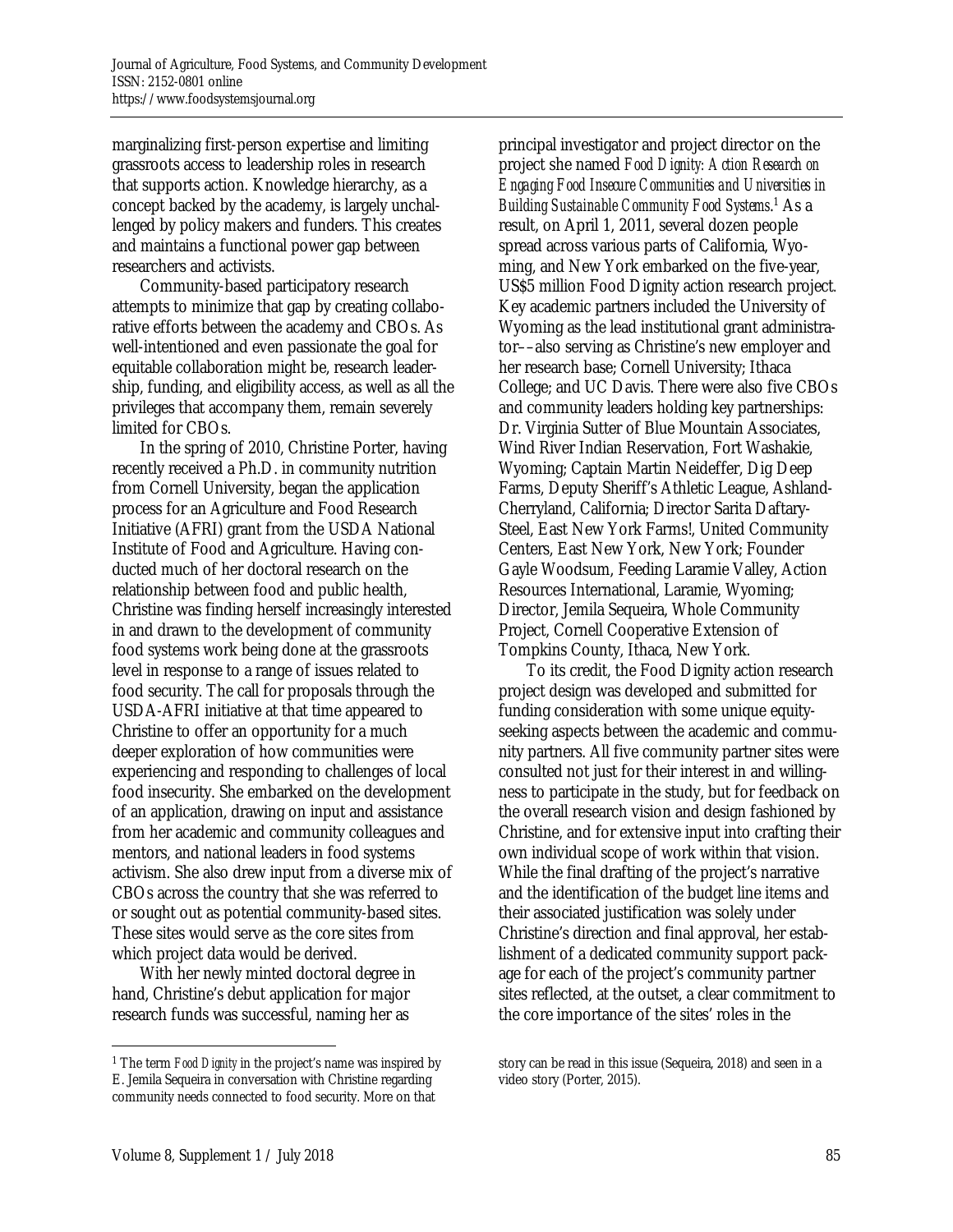project. It also reflected recognition of the value of their knowledge and expertise to be shared with the project and acknowledgment of the financial support needed by each CBO in order to carry out their project commitments.

 The motivation for agreeing to participate in the Food Dignity research project varied in detail among the leaders of each community partner site. These motivations can be explored further in the series of introductory articles featured in this JAFSCD special issue from all five of the CBOs (Daftary-Steel, 2018; Neideffer, 2018; Sequeira, 2018; Sutter, 2018; Woodsum, 2018). As a general common theme, the leader of each CBO cited an opportunity to advance their core mission and the community support package (in particular line items that supported personnel and administrative costs, as well as the five-year length of that support) as contributing factors in the decision to join the project. As the project played out, and as this paper discusses, the flexibility inherent in the community support package––an aspect that was also developed along the way––became a crucial contributor to the level of commitment and depth of contributions possible from the community partner sites.

# **Community Organizing and Program Strategies of the Community Partners**

As written in the Food Dignity project proposal in 2010, "the goals of this integrated project [were] to identify, develop and evaluate community organizing strategies for sustainable food systems (SFS) for food security (FS) while expanding university, community, and individual capacities to catalyze, support and research SFS for FS." Tedious initialisms aside, there were two predominant aspects of the action research built into the project at the outset that reflected its intention to amplify community-based knowledge. The first was the focus on community organizing strategies, reflecting an acknowledgment that participating CBOs (identified at the time the grant application was submitted) already had leadership roles dedicated to identifying need and to mobilizing resources through a focus on sustainable activism. The second aspect was for the project to act as a catalyst, provide support, and expand researchthis subsequent key component is clearly linked to the first.

 As proposed, the Food Dignity project presented itself as a plan for action research to be conducted as much by communities as it was about them, casting the academic role as one of a supportive partner rather than an extractive autocrat. The invitation for specific CBOs to join the project was based in part on each community site's existing accomplishments in addressing food insecurity through sustainable food systems efforts. It was also based in part on their confirmed capacity to carry out the research needs of the project itself.

 Each of the five community partner sites joined the project with a mission and philosophy established, along with a key person in place providing leadership for their implementation. There was intentional diversity among and between the sites, including in geographical location; community demographics (organizational, micro, and macro); organizational philosophy; and management design. Program strategies—types and longevity—varied within and between sites. They were typically in keeping with the unique attributes of each site, as listed above, and were, in particular, reflective of the specific community needs being addressed. Brief descriptions of the intervention strategies (i.e., programmatic efforts designed and implemented in response to community needs in relationship to sustainable food systems for food security) put in place or envisioned by each of the Food Dignity project community partners at the time the project was officially launched are provided in sidebars in this piece. Descriptions were adapted from each community partner's own promotional materials and presentations.

 Each of the five Food Dignity community partners quickly distinguished themselves individually—not only through the unique sustainable food systems projects in which they were engaged, but by presenting an identity borne of their individual and traditional roots of activism driving them to face challenges directly and on the front line. For Blue Mountain Associates, it's a combination of historical trauma and the Wind River community's health challenges (including an average life expectancy of 49 and high rates of diabetes) that serve as an impetus for reclaiming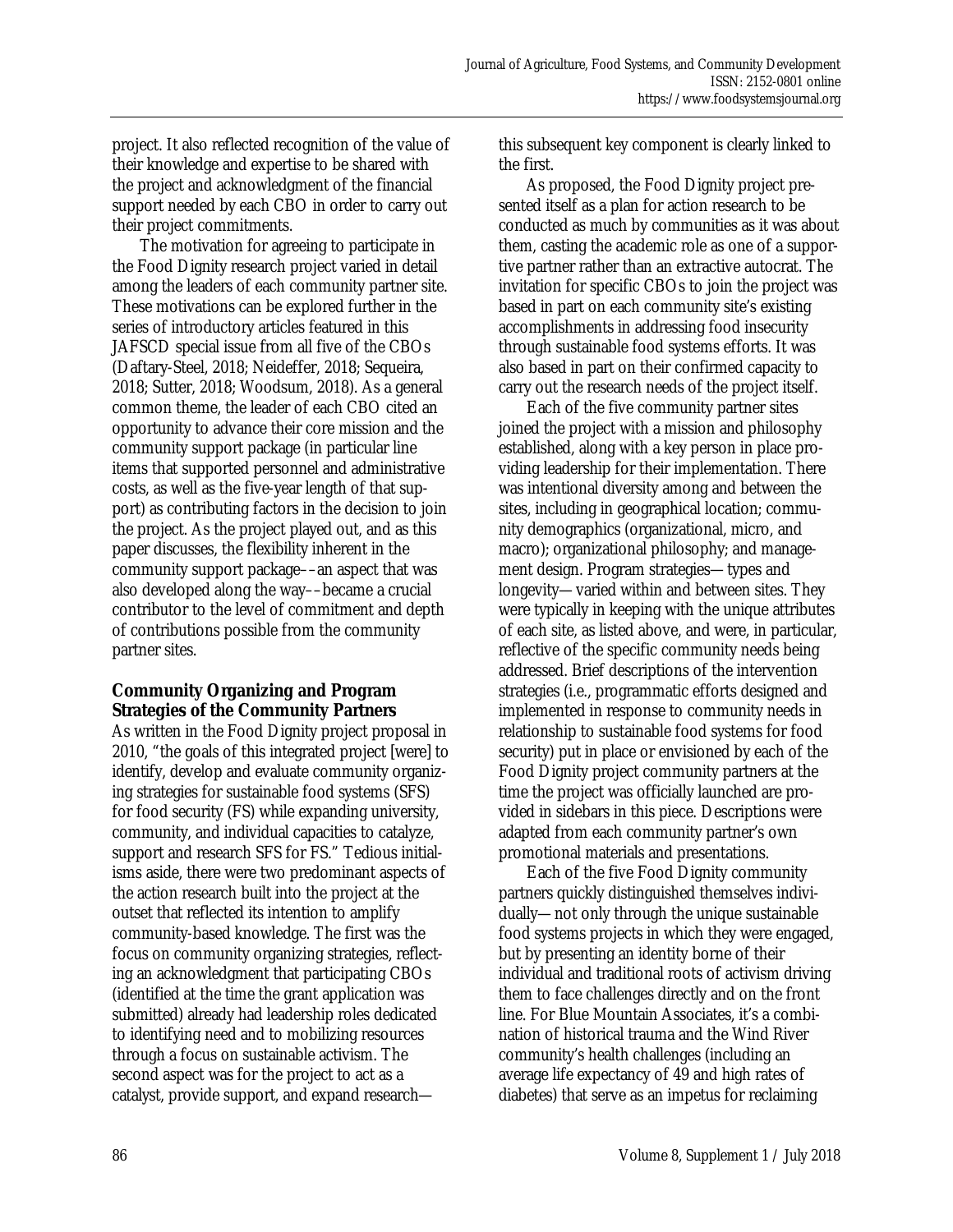traditional ways of pursuing community health. Dig Deep Farms organizes for sustainable food security in a community locale that annually feels the impact of 8,000 formally incarcerated people entering an unincorporated urban environment. Dig Deep Farm's home organization, Deputy Sheriff's Activities League (DSAL), holds steadfastly to the idea that collaboration and enrichment for building community safety is part of successful community policing. East New York Farms! works with the multicultural needs of immigrant community members and dozens of young people every year in an atmosphere of humility and unhindered appreciation. Feeding Laramie Valley moves forward with community building that blurs the lines between giver and receiver in a way that honors lived experience as first-person expertise. Whole Community Project's legacy is the advancement of proactive efforts to ensure truly diverse voice and leadership representation at every level of food systems assessment, including policy making and opportunity development.

# **Project and Design Intention of the Food Dignity Community Support Package**

Individually, the community partners of the Food Dignity action research project were strong, independent agents of change. They were well accustomed to forging new paths on their own and with extremely limited recognition or support. Then, in

April 2011, they added to their own operations by signing on to be part of a national venture that promised to be larger than the sum of its individual contributions. They would each receive a complex list of deliverables expected to submitted over the next five years (and which would require bringing in new organizational roles and people to fulfill them); they would also be required to attend and contribute extensively to seven all-team meetings held in varying parts of the country (five of which corresponded with the locations of the community sites and two others located in key parts of the country involved with distinguished sustainable community food systems efforts); and each community partner would find every aspect of the work they were doing affected by their new key role in the Food Dignity project. In return, each site would be awarded financial support in the form of a community support package, which they would subcontract with the University of Wyoming on an annual basis (see Table 1).

# **Projectwide View of an Evolving Community Support Package**

The five community partners entered into the Food Dignity research project without extensive previous knowledge of or direct, working connection to one another. While, to varying degrees, each provided feedback and made suggestions regarding their scope of work and how it could best align

Blue Mountain Associates, Wind River Indian Reservation, Wyoming.

Blue Mountain Associates (BMA) has a background in community health services, support, and program implementation on American Indian reservations. BMA was developing specialized, local sustainable food systems programs for the Northern Arapaho and Eastern Shoshone tribes of the Wind River Indian Reservation in Wyoming when they joined the Food Dignity research project. Through education, collaboration, and action research, their programs seek to fulfill organizational goals that include: expansion of sustainable community food system (SCFS) work to increase food security (FS); increased substantial involvement of and leadership from community members facing food insecurity in SCFS work; learning from the community's own past history and ongoing work, including research methods and other partners in this project, to improve a SCFS on the reservation; and expanding their organizational capacity and the communities' civic infrastructure for building food security and agency. Specific programs used to reach these goals throughout the Food Dignity research project included: mentoring, guidance, and support for community-developed projects that increased community food access and security as well as local economic development; the implementation of weekly farmers markets held in various locations across the reservation, at which beginning farmers and gardeners had the opportunity to be involved as sellers; and the development, installation, support, and action research study of backyard gardens and gardeners.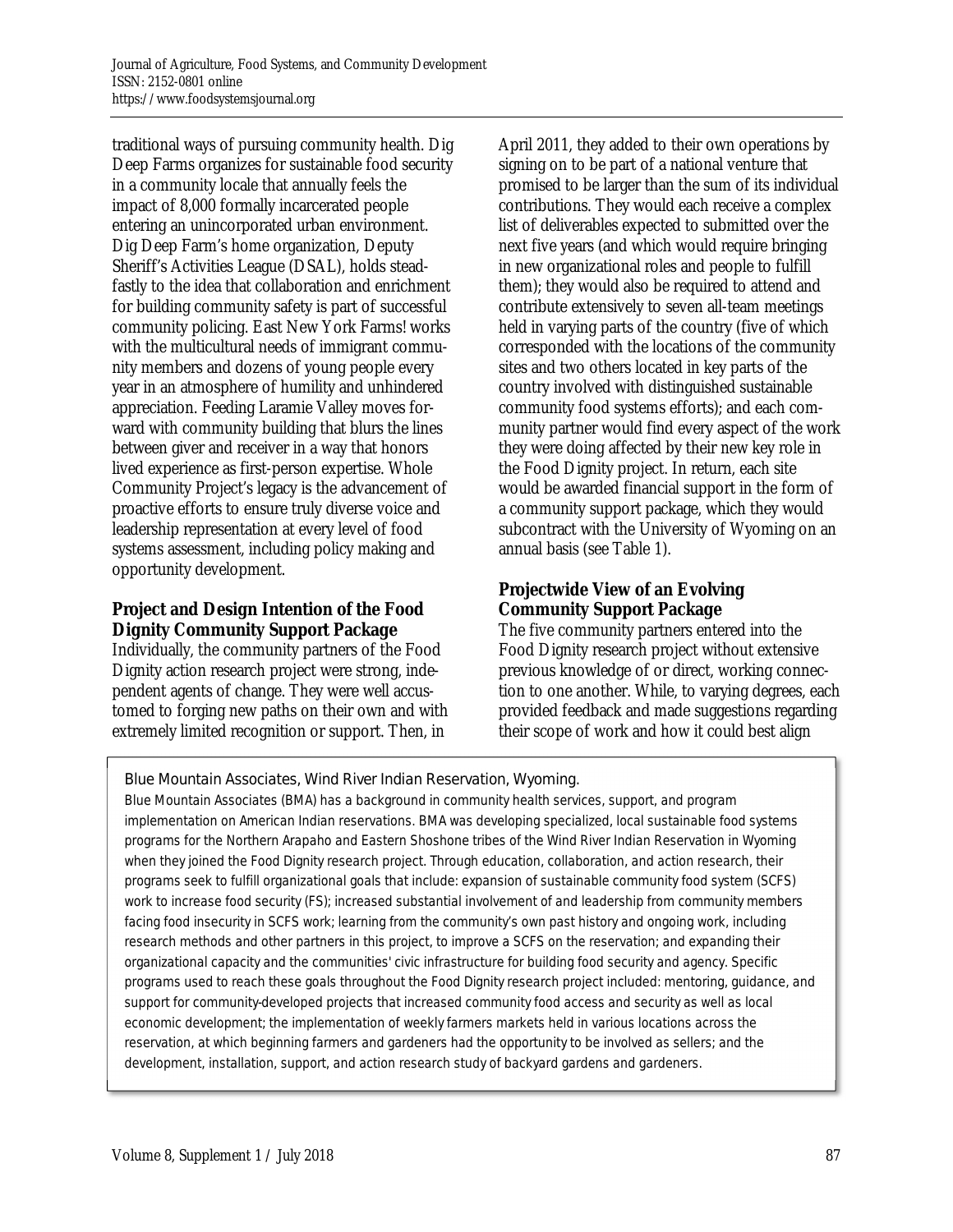#### Table 1. Food Dignity Community Support Package Categories as Originally Proposed<sup>a</sup>

General allocation note: The budget was designed on a graduated basis from year to year. Some line items increased each year (such as the one for the community organizer), while others waxed and waned according to project requirements in any given year (e.g., minigrant funds started low, peaked in Years 2–3, and ended after year 4; materials and supplies allowed for upfront expenditures in Year 1 to enable the site to invest in project-necessary items). The range of funding levels between sites at the time of the grant award were the result of geographically-based average salary range differences for the community organizer, line item funding unique to a particular site (e.g., farmers market management funds for BMA; annual stipend of US\$3000 for campus-community coordination and placement and internship stipends for FLV and WCP—the two sites located in the same community as major university partners University of Wyoming and Cornell University. These line items not shown in the table below and are excluded from the Community Support Package totals for those two partner sites in the final row and in the percentage calculations).

| Line Item Category<br>Salaries and Wages | Annual Amount <sup>b</sup><br>(US\$) | % of Annual<br><b>Community Support</b><br>Package Budget <sup>c</sup> | <b>Notes</b>                                                                                                                                                                                                                                                                                                                   |
|------------------------------------------|--------------------------------------|------------------------------------------------------------------------|--------------------------------------------------------------------------------------------------------------------------------------------------------------------------------------------------------------------------------------------------------------------------------------------------------------------------------|
| Senior/Key Person                        | \$0-\$8,573                          | 3%                                                                     | In most cases, the senior and/or key person held an<br>unfunded position of oversight for a particular<br>community partner site. One site allocated funds to the<br>key person and the project's community organizer.                                                                                                         |
| Community<br>Researchers                 | \$5,000-\$16,000                     | 20%                                                                    | Community researchers were written into the grant as<br>individuals capable of being trained to supplement data<br>collection and deliverable product development.                                                                                                                                                             |
| <b>Community Animators</b>               | \$1,000-\$4,000                      | 5%                                                                     | A line item for community animators was included in<br>Years 1-4 for four sites as additional assistance to<br>community efforts for developing and facilitating<br>learning programs that support action for local and<br>social change. The remaining site used these funds to<br>support a Farmers Market Manager position. |
| Community Organizer<br>(50% FTE)         | \$20,000-\$28,143                    | 40%                                                                    | The largest portion of each community support package<br>went toward funding a 50% full-time equivalent position<br>for a community organizer, a role designed to take the<br>lead on fulfilling the site's project and grant<br>requirements.                                                                                 |
| <b>Other Direct Costs</b>                |                                      |                                                                        |                                                                                                                                                                                                                                                                                                                                |
| Travel                                   | \$1,100-\$2,335                      | 3%                                                                     | Travel funds were allocated to the community sites to<br>directly support their attendance and presentations at<br>educational conferences and events.                                                                                                                                                                         |
| Participant Support<br>Costs             |                                      |                                                                        |                                                                                                                                                                                                                                                                                                                                |
| Stipends                                 | \$750-\$3,150                        | 3%                                                                     | The grant application called for the formation of a<br>community steering committee as part of the project<br>implementation. The budget allowed for stipends to be<br>paid for meeting attendance.                                                                                                                            |
| Travel                                   | \$500-\$4,000                        | 3%                                                                     | Funds were budgeted for mileage and other travel<br>reimbursement costs for community member<br>participation in meetings, trainings, and project-related<br>conferences.                                                                                                                                                      |
| Other                                    | \$250-\$500                          | 1%                                                                     | A small amount was budgeted to cover miscellaneous<br>additional participant support costs.                                                                                                                                                                                                                                    |
| Materials and<br>Supplies                | \$2,000-\$8,000                      | 5%                                                                     | The original grant application included expectations that<br>a formal photovoice project be conducted by each site,<br>utilizing community members as photographers. Supply<br>funds were budgeted to include the capacity for each<br>site to purchase multiple cameras in Year 1. (continued)                                |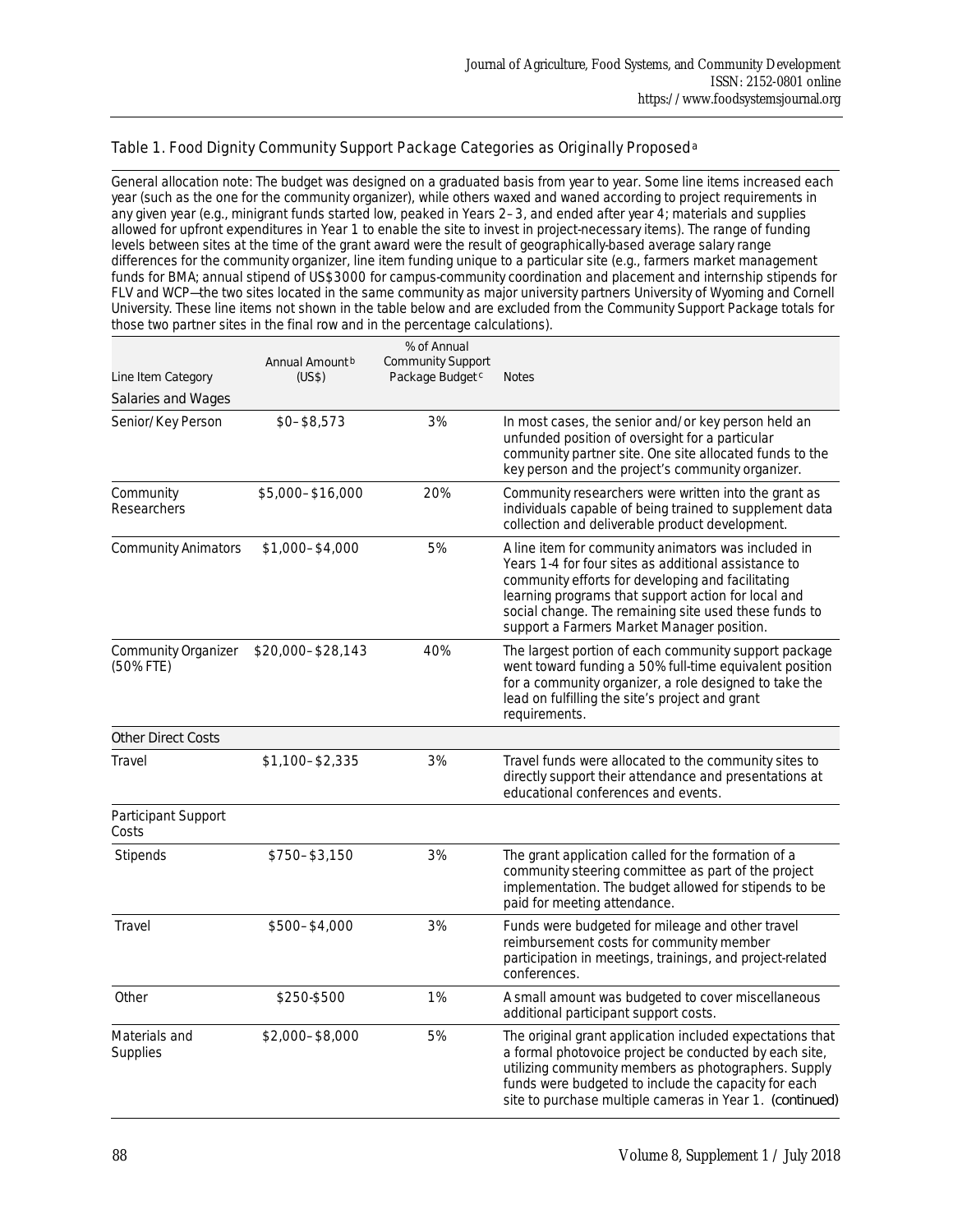| Minigrants                                                                           | \$1,000-\$10,000  | 9%                                | Each community partner site was allocated \$30,000<br>total over the course of the 5-year Food Dignity project<br>for the development of a minigrant funding program to<br>community member food projects (funds were budgeted<br>in Years 1-4 and unused funds could be rolled over). |
|--------------------------------------------------------------------------------------|-------------------|-----------------------------------|----------------------------------------------------------------------------------------------------------------------------------------------------------------------------------------------------------------------------------------------------------------------------------------|
| Indirect Costs                                                                       |                   |                                   |                                                                                                                                                                                                                                                                                        |
| 10% Indirect                                                                         | \$4,348-\$6,464   | 10%<br>(of Total Direct<br>Costs) | Between the application process and the actual grant<br>award, indirect costs were disallowed for the community<br>partner sites. The funds were re-allocated into the<br>salaries and wages category and designated as Sub-<br>Award Project Manager.                                 |
| Total Support Budget<br>(excluding intern-<br>related line items for<br>WCP and FLV) | \$47,828-\$67,669 |                                   | The annual support package as originally proposed<br>ranged per site between \$49,918-\$60,610 in Year 1<br>and between \$51,735-\$67,669 in Year 3, the highest<br>funded year of the project when the peak of minigrant<br>funding was made available.                               |

a For details on projectwide funding for the Food Dignity research project, see the article in this issue, "Follow the Money: Resource Allocation and Academic Supremacy among Community and University Partners in Food Dignity" (Porter & Wechsler, 2018). b The range reports the lowest and the highest allocated amount, at any site across all years.

c Averaged over all years and all sites.

with how the project would play out, there was one overall research design assigned to all five groups. The primary aim of the community support package was to ensure that the cost of participation in the project would be covered by the grant. This included the proposal's assertion (as noted in the Organizing and Programming Strategies section earlier in this paper) that the community support package be a catalyst for identifying, developing, and evaluating community organizing strategies for sustainable food systems (SFS) for food security (FS), as well as the assertion that the it would serve to expand individual capacity for doing the same. It was clear that the grant was not designed to provide 100% funding to any of its community partners. What could not have been anticipated was that, while Food Dignity project funding initially appeared as though it should cover the sites' costs for living up to their project-related obligations, the ultimate reality of the complexity and level of work required of the partner sites extended beyond what the grant actually paid for.

 Although community partners had provided extensive input into crafting their individual scopes of work, they had not been included in the initial budget development process for the overall project, nor in determining their individual level of funding within the project other than determining salary rates of the community organizers. The

originally proposed budget was established by Christine Porter at the grant-writing phase. As PI and project director, she retained control over the overarching project budget and pre-approval of each subaward, within the parameters and regulations set by USDA-AFRI and the proposed scope of the project.

 The differences between how the Food Dignity research project was designed and how it played out revealed themselves early in the implementation process, with many of them connected one way or another to how funds were budgeted and then how they were utilized. To varying degrees, the infusion of Food Dignity project funds into the budgets of community partners changed the level of their capacity to function and grow. This capacity was also influenced by individual factors at each location.

 Blue Mountain Associates (BMA), Wind River Indian Reservation; Dig Deep Farms (DDF), Ashland-Cherryland, California; and Feeding Laramie Valley (FLV), Laramie, Wyoming, were all operating community food systems programs that were relatively new.

 Of those three sites, DDF was the only one to have secured government and/or foundation funding at a level capable of supporting program capacity-building––such as program staff––prior to joining the Food Dignity project. Yet, in spite of its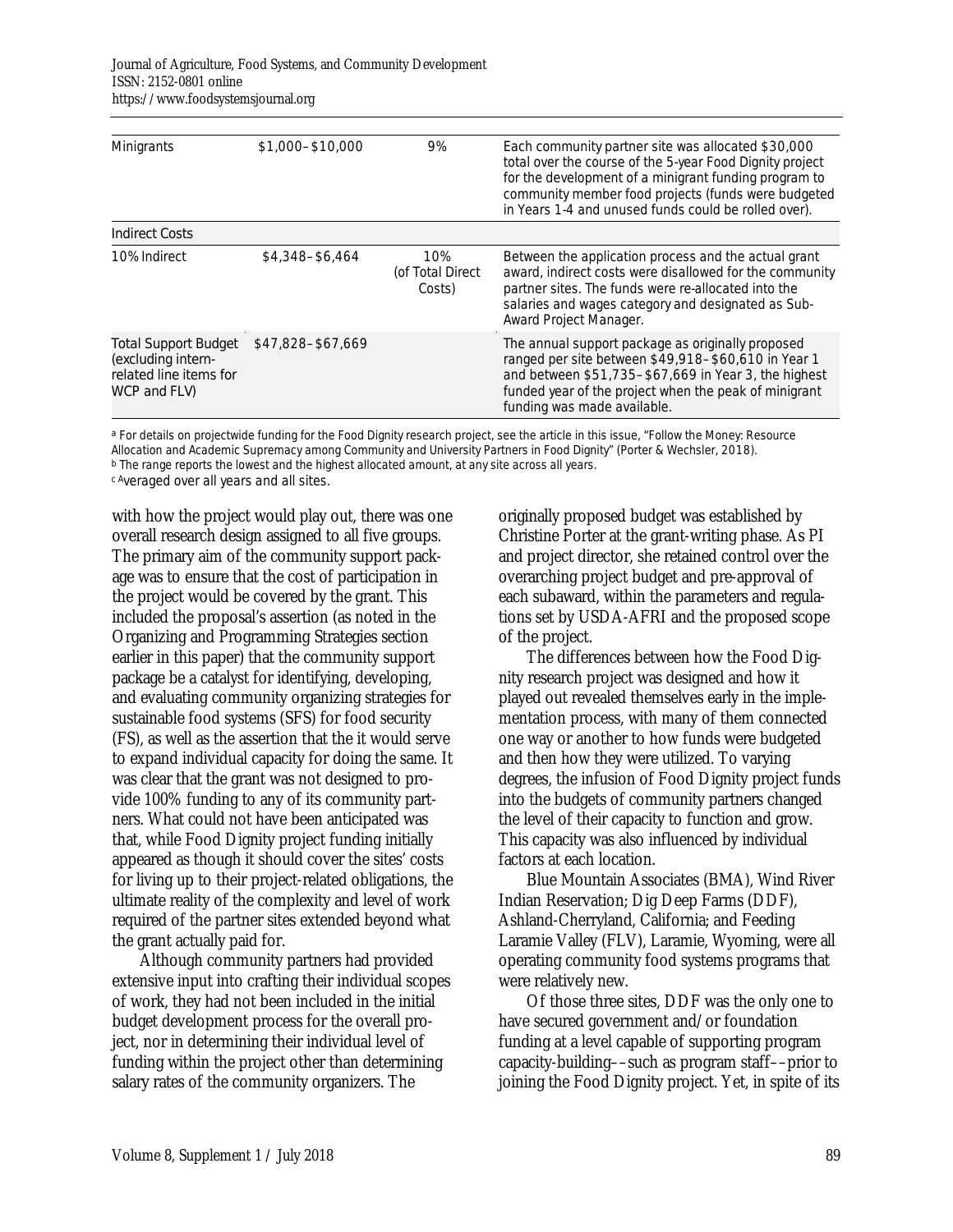placement within the supportive infrastructure of the Alameda County Sheriff's office, the Food Dignity grant funds quickly became DDF's primary program funding source for a time (see the introductory essay on DDF by its director, Marty Neideffer, [Neideffer, 2018], in this issue).

 While BMA brought years of community health experience with many Native First Nations across the western United States, including with its founder's own tribal community in the Wind River Indian Reservation, joining the Food Dignity project provided the shaping force for BMA's sustainable food systems work for food security and nearly its entire program budget for most of the research project.

 Feeding Laramie Valley had launched its collaborative sustainable food systems work for food security in 2009, but changed sponsors in 2010. By the time it began its partnership with the Food Dignity action research project, its operational support consisted of 100% community-based volunteer labor and a few agriculturally based local and state program grants ranging in size from US\$3,500–\$24,000. Receiving the community

support package that came along with participating as one of the community sites provided predictable financial support for some of its operations for the first time in FLV's brief existence.

 East New York Farms! (ENYF!) of East New York, New York, joined the Food Dignity project with the least amount of crossover need for the project's funding to support or advance its existing or planned operations. At the start of the Food Dignity project, ENYF! had been working for sustainable food systems for food security for nearly 13 years. The organization had long term experience with procuring, managing, and leveraging ongoing funding for its frontline programming. It also had a baseline administrative infrastructure in place. Ultimately, ENYF!'s experience and infratructure enabled the organization to join the Food Dignity research project as much more of a purely add-on opportunity to explore new dimensions and potential expansion of its efforts while contributing to the body of knowledge on community food systems work overall.

 Whole Community Project (WCP) joined the Food Dignity project as part of Cornell

Dig Deep Farms, Ashland-Cherryland, California

Dig Deep Farms and Produce (DDF) was founded in 2010 (just a year prior to joining the Food Dignity research project as a community partner site) by residents of the Ashland and Cherryland communities of unincorporated Alameda County in partnership with the Alameda County Sheriff's Office and the nonprofit Deputy Sheriffs' Activities League (DSAL). DDF is a nonprofit, social enterprise founded on the conviction that integrated community involvement, healthy food access, and job creation raise the quality of life––individually and collectively––of a community. Dig Deep Farms launched with the vision of becoming a network of integrated food businesses that provides access to healthy food and jobs in the local community where access to both has historically been limited. Through the course of their participation in the Food Dignity research project, DDF's program services included the following: (1) the development of two neighborhood production gardens and one large-scale orchard, berry, and produce farm; (2) the development and operational success of farm stands in partnership with the Alameda County Social Services Agency, through which they provide access to fresh, organic, and healthy foods at two different Social Service and County Administration buildings, and in part source pesticide-free produce from small farmers in the Central Valley to support local and sustainable agriculture; (3) the development of food hub–style entrepreneurial pipeline opportunities for food-related businesses, groundbreaking on a food hub site designed to increase food access through area-wide distribution; and (4) the creation of DDF retail food products featuring DDF produce. At its core, DDF added a unique core and conviction to the mix of community partners in the Food Dignity research project, by presenting itself as believing that community-engaged sustainable food systems work can be an integral part of effective, innovative community policing. As Dig Deep Farms self-proclaims about the starting line for its unique vision: "Residents wanted to start community gardens. The Sheriff's Office wanted to reduce crime and recidivism. Dig Deep Farms blossomed from the alchemy between the two."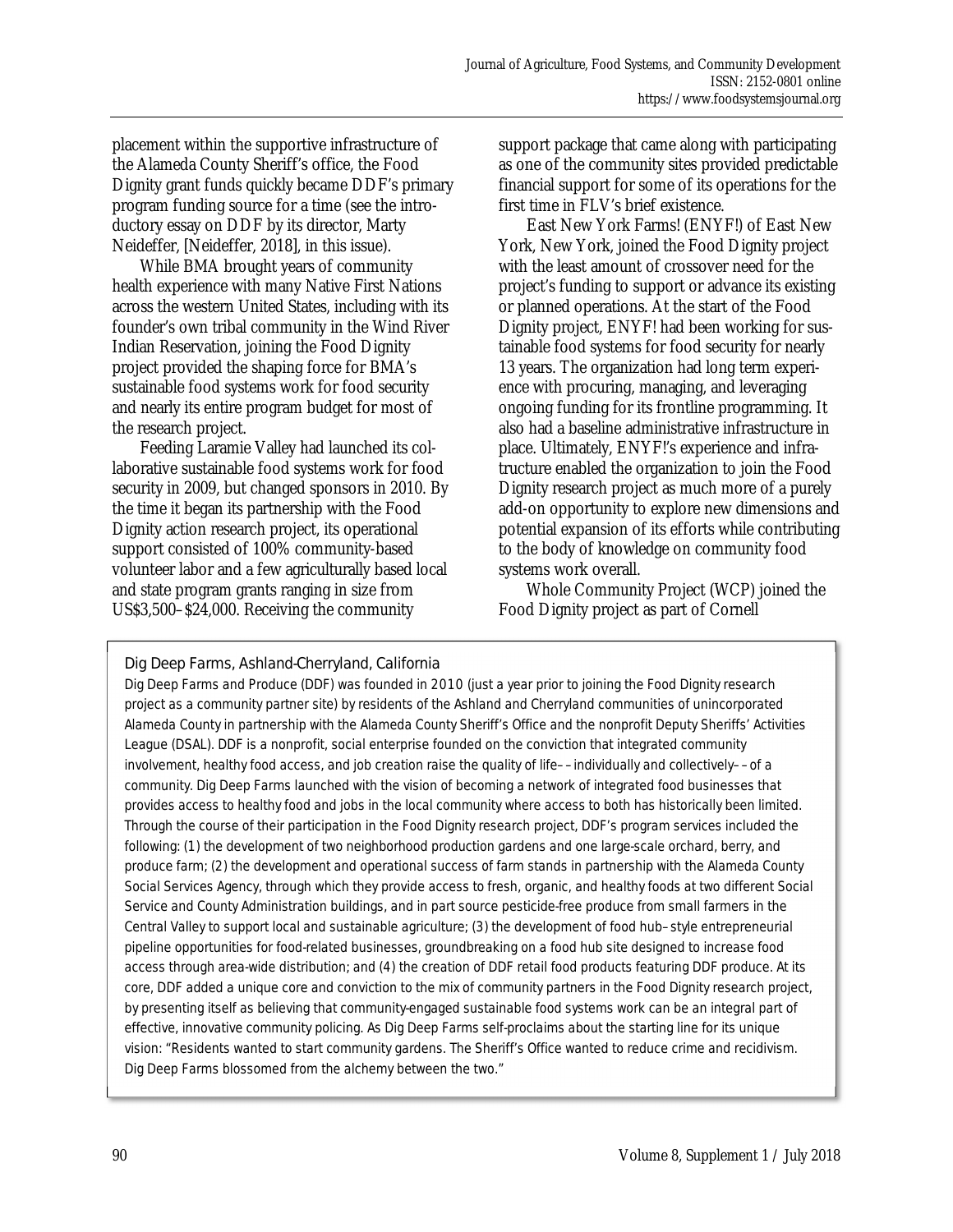University's Cooperative Extension program in Ithaca, New York, carrying forward its support of community development special projects work. Being housed in a sizable and successful cooperative extension agency provided WCP with the largest and what appeared initially to be the most secure administrative infrastructure support of any of the Food Dignity community partner sites. WCP, led by Jemila Sequeira, directly invested much of its time and financial resources in developing, coordinating, and confronting the social justice and awareness aspects of Sustainable Food Systems for Food Security work in Tompkins County. On a practical level, the strategies needed for this work did not always align well with the budget structure of the Food Dignity community support package as originally delineated.

 In the spring of 2011, when the Food Dignity action research project was officially launched and its five-year, US\$5 million budget was about to be utilized, the implementing team included the following combination of factors. On the one hand, there were five diverse community-based social action programs serving as project partner sites. Each was dedicated to their individual program intervention strategies while also being committed to stepping up as key contributors to a national action research project designed to report those

strategies (and their effectiveness) to the world. In addition to their expertise and experience, they brought with them a range of guardedness resulting from their knowledge of the historical inequities rife between researchers and their research subjects. On the other hand, there was an academic team that controlled the research design, the majority of the funding, and all deliverable requirements, and was accustomed to having expectations of how things would proceed.

 Given these divergent yet equally resolute perspectives, it should come as no surprise that the Food Dignity project followed an unpredictable, sometimes contentious path as it unfolded. Given the detailed, five-year length of each community partner's budget and associated requirements, it should have been equally predictable that each community partner site would begin to look for changes, adjustments, and increases in the community support package in search of a means to address the differences between the academic perspective and the reality faced by communitybased organizations.

# **Community Partner Funding Choices**

There were two ways in which the frontline work of community partners in the Food Dignity project chafed against the project's design and strictures.

East New York Farms!, East New York, New York

The mission of East New York Farms! (ENYF!) is to organize youth and adults to address food justice in the East New York community by promoting local sustainable agriculture and community-led economic development. ENYF! is a project of the United Community Centers in partnership with local residents. They've been working with youth, gardeners, farmers, and entrepreneurs to build a more just and sustainable community since 1998. During the Food Dignity research project, their programs included community gardens throughout East New York neighborhoods, many of which produced food for ENYF! farmers markets, and were supported with workshops, resources, and assistance from ENYF-engaged youth; an annual, intensive, nine-month youth internship program for 35 young people who engage in hands-on learning centered around environment, health, community development, leadership, and social justice; community education in which community educators provide cooking demonstrations, presentations, and gardening workshops to educate residents about how to grow, prepare, and preserve healthy food; operation of three urban farms and one garden in East New York to increase access to locally grown produce, as well as to provide opportunities to learn, gather, and volunteer; two community-run farmers markets making fresh food available and affordable, while building the local economy and creating places for neighbors to meet and greet; and a composting program through which food scraps are collected year-round to process into nutrient-rich compost for farms and gardens in East New York to grow organic produce.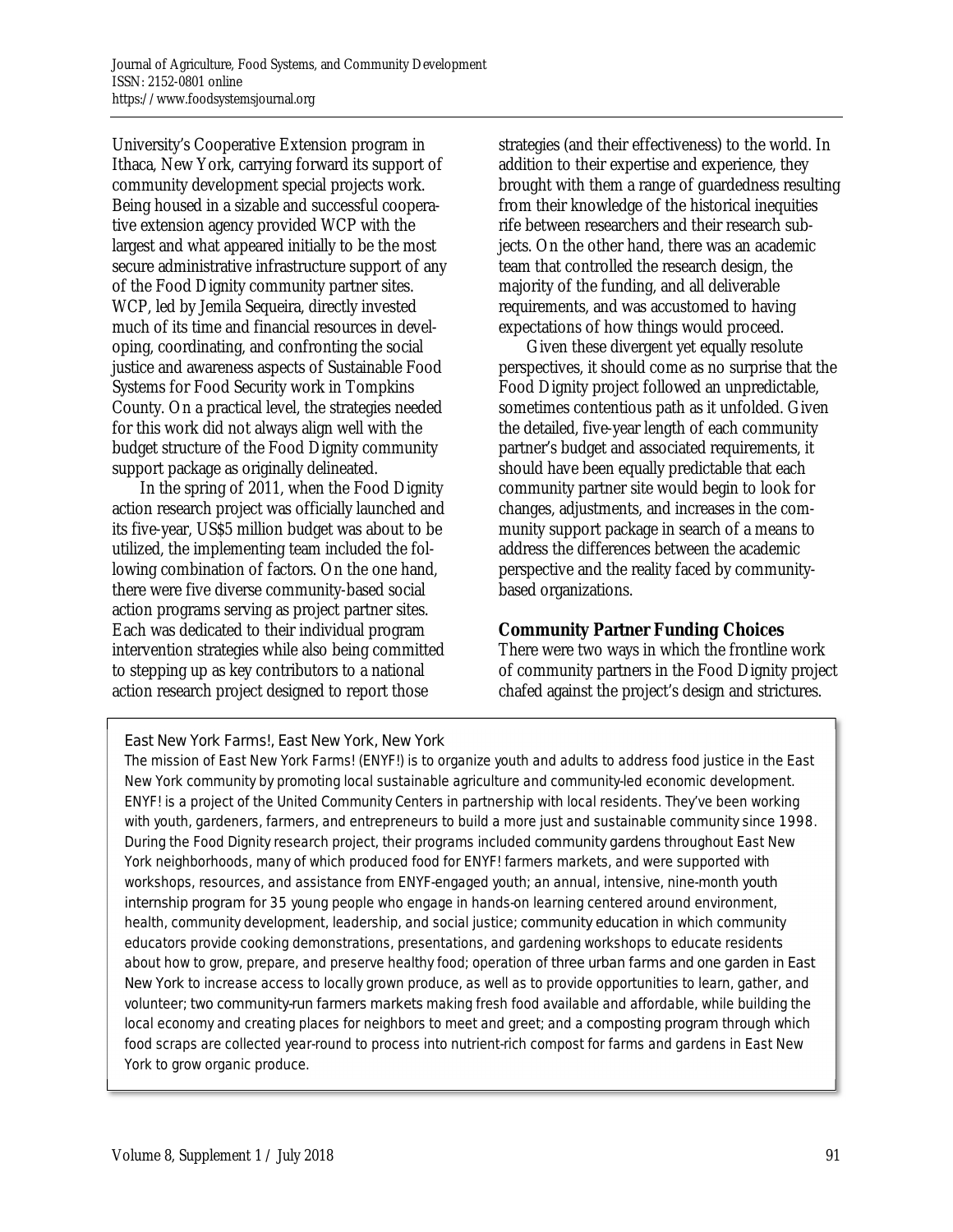One was the distance and difference in perspectives and experience between project team members associated with the academic side of the project, and those whose primary work was connected to frontline roles as community leaders, activists, and advocates. The other manifestation of how conflict arose and required attention, was the recognition that the line item details of the community support package had to be translated, adjusted and in some cases modified or fully changed in order to have the project's aspirations (both research and community support-related) align with the core mission and existing intervention strategies of each site.

 Both categories of core challenge between the academic and community sides of the Food Dignity project team quickly rose to the surface. Beginning with the first meeting of the full project team held in May 2011 in Ithaca, New York, conversations between community partners and members of the academic team were fraught with conflicting expectations and styles of communication. The conflict that surfaced at that meeting remained and even grew in multiple directions throughout the duration of the project. To fully explore the origin,

consequences, and significance of that internal conflict is beyond the scope of this paper, but the discussion below highlights ways in which this core conflict played out in the evolution of the community support package

 Tracking the use and modification of the community support package for each community partner site is a means of following some of the ways in which those sites leveraged their own power and knowledge to more effectively collect and disseminate research data on their Sustainable food systems for food security efforts, while simultaneously increasing the impact of the support package on that same community.

## *Projectwide Adjustments to the Community Support Package Management System*

The way in which community partners received their share of funding from the Food Dignity project was via subawards from the primary grant recipient, the University of Wyoming, where Christine worked throughout the project. Via the subawards, funds were funneled to a site's 501(c)(3) federally tax exempt operating organization (as in the case of BMA, ENYF!, and FLV), or

Feeding Laramie Valley, Albany County, Wyoming Feeding Laramie Valley (FLV) programs are dedicated to the mission and philosophy of sharing the best of what everyone has in order to create collaborative, community-led food systems that are sustainable, equitable, and just. A program of the grassroots nonprofit organization, Action Resources International, FLV is committed to working toward creating a sustainable and local food system and to promoting food security throughout the Rocky Mountain Region—with particular emphasis given to the community it calls home, Albany County, Wyoming. Since its founding in 2009, FLV continues to address its mission through the development of new community gardens, increased food production efforts as well as growing, rescuing, and donating high-quality locally grown produce that is shared with individuals and families, with special focus on elders, children, and people living with chronic illness. With a broader goal of developing a just and secure food system, FLV offers a free summer lunch program in the summer, year-round educational workshops and events, and provides garden mentoring to people living with chronic health conditions. During its five-year participation as a community partner site with the Food Dignity research project, FLV established an in-depth, year-round intern and apprenticeship program for university students and community members of all ages from high school age upward. FLV also created a Community Voice Journalism project through which community food project interviews are conducted, recorded, and disseminated as a means of maintaining the community's rich history with producing and distributing healthy, fresh produce in the challenging geographical environment of the high elevation and short growing season of Laramie Valley and the surrounding mountains. All FLV programs are predicated on the belief that people who are living with the problems FLV is working to help address are the same people who hold the expertise and the answers to those problems.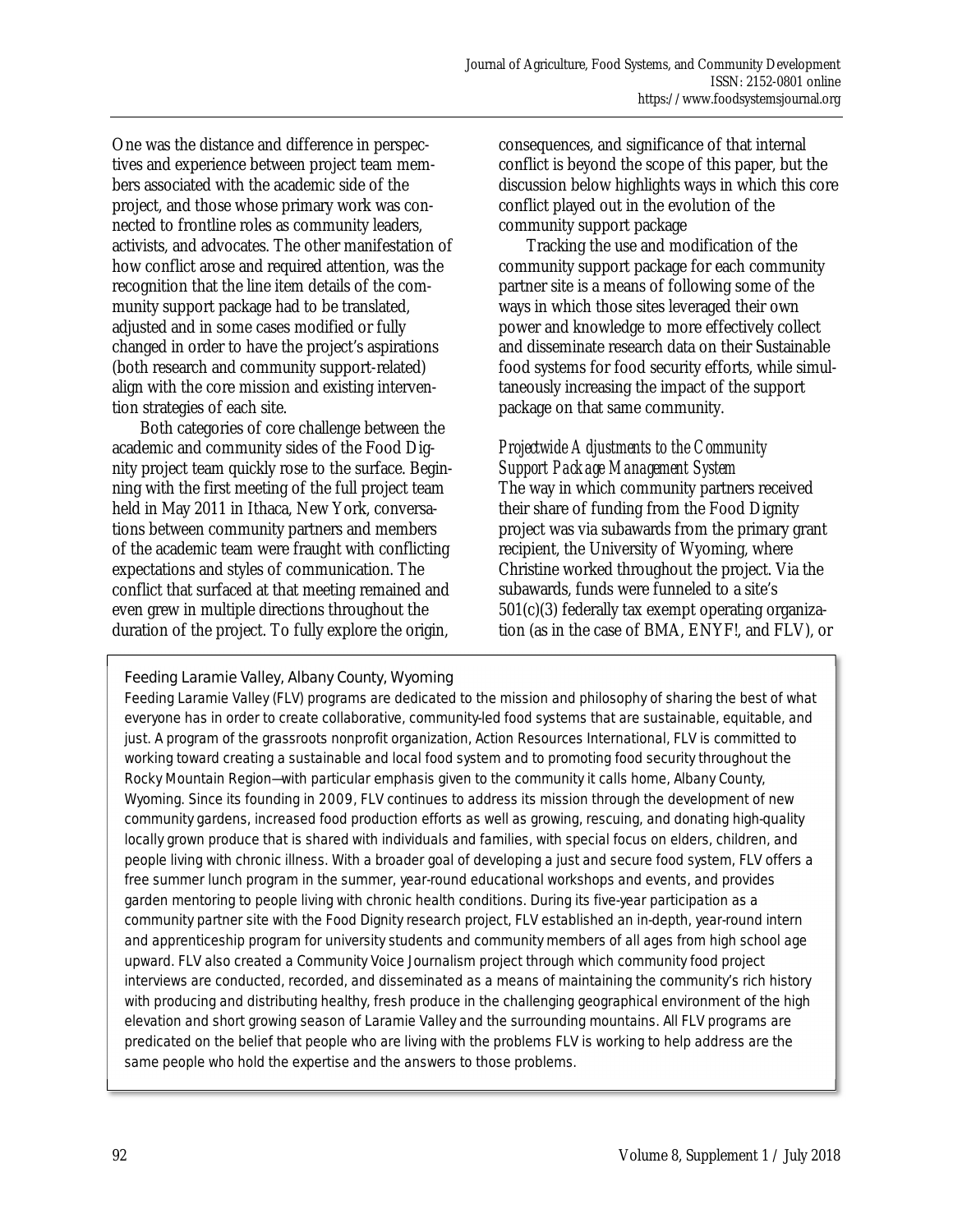to the agency through which the community partner operated (as in the case of DDF and WCP).

 The USDA-AFRI grants funds were being provided to the University of Wyoming on a reimbursement basis, meaning that funds must be first expended, then invoiced for reimbursement–– a process that could take several months or more to be completed for each outlay of cash. This was an immediate challenge for all the community partners, but in particular for the independent CBOs––BMA, ENYF! and FLV––that were all operating on tight budgets with little to no cash reserves with the capacity to carry programming until reimbursements were received. On a related matter, the University of Wyoming (UW) was proposing to release funds on a quarterly, equal amount basis, which did not always line up with how the programs operated. In particular, since all five community partner sites were involved in one way or another with food production work, the majority of their cash outlay occurred between the months of April and October.

 In response to community partner concerns and feedback, Christine negotiated with UW's research office on behalf of the project's community partners. She succeeded in changing how subawarded grant funds were distributed to them. Included in their subaward contracts was an agreement to advance funds on a quarterly basis for the first year and on a semi-annual basis for subsequent years. Christine also worked with individual sites on developing a payment plan that reflected when specific funds would be needed, and UW agreed to allow for payment amounts to fluctuate throughout each project year.

 One final up-front adjustment to all the Food Dignity project community support packages was the removal of the budgeted 10% indirect cost line item, which USDA-AFRI disallowed for the community partners on this particular grant. Determined to provide some kind of administrative support, Christine negotiated to have those funds shifted to salary-wage support for a project administrator role.

 That 10% of funds, which averaged US\$5,800 a year, was at the time (and to date remains so) a rare add-on in grants awarded to CBOs. Even as the allocation was excluded post-award by the finance offices at USDA-AFRI and moved, instead, to become a line item that supported program management staff time, it was a rare phenomenon for community organizers to receive grant funds that helped, to any degree at all, defray the very real costs associated with infrastructure administration. This particular line item was most especially felt and immediately appreciated by BMA, ENYF!, and FLV, all of which were painfully familiar with the scramble to keep the furnace rooms of their grassroots efforts running to support their work at the frontline.

 Nevertheless, this seemingly small yet valuable acknowledgement of need on behalf of the Food Dignity community partners also served as a stark reminder of the vast inequity stretching between

Whole Community Project, Tompkins County (Ithaca), New York

A program of Cornell Cooperative Extension Tompkins County, Whole Community Project (WCP) was established to strengthen youth, adults, families, and communities through learning partnerships that put knowledge to work. The Food Dignity project's principal investigator (PI) and director, Christine Porter, became familiar with WCP's move into sustainable community food system work to increase food security as part of her own research as a Ph.D. student at Cornell. She and WCP's community organizer, Jemila Sequeira, shared conversations that helped frame the research questions of the Food Dignity research project. WCP was deeply invested in the often hidden social constructs behind poverty and food insecurity—in particular matters of equity related to race and class—ensuring that its widened reach into sustainable community food system work was driven by that awareness. Throughout the five years of the Food Dignity project implementation, WCP enriched its Gardens 4 Humanity project, its presence at the Congo Square Farmers Market in Ithaca, innovative mentoring programs, and ongoing community education programs leading to economic development within the community and in support of individual entrepreneurs.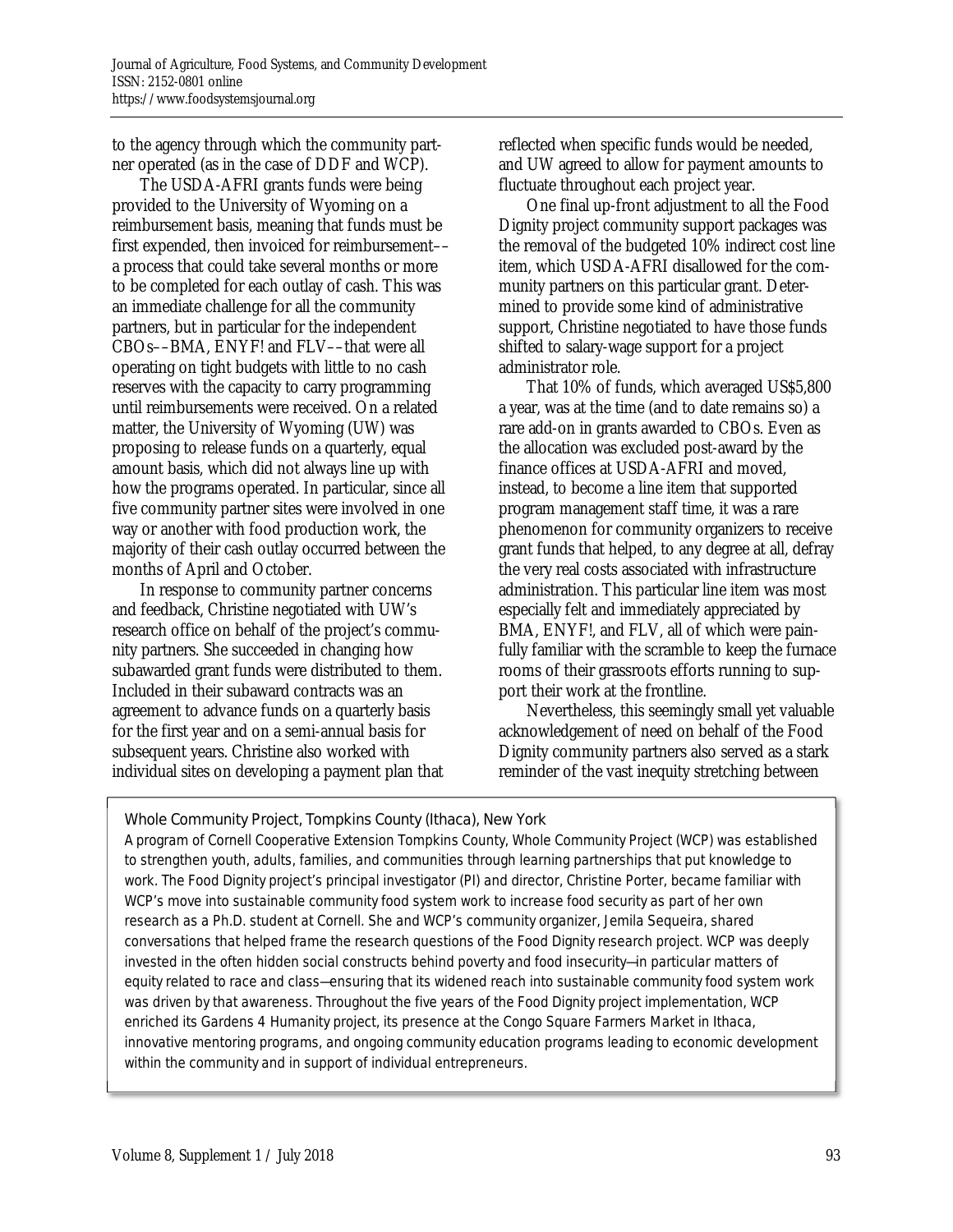them and their academic counterparts. It's important to note here that the two major universities benefitted from biggest piece of the Food Dignity grant funds (just under US\$2 million, including indirect costs), and USDA permitted them to charge an indirect cost rate of 22%, which supports the institutions' infrastructures.

# *Budget Line Item Modifications2*

On the heels of the contractually and functionally important changes to the access of Food Dignity grant funds, there came additional questions and requests from community partners regarding their support package budgets. This suggests that Christine's proactive and positive response to initial financial concerns was perceived, in part, as an invitation to question and perhaps have the power to effect additional changes. That, connected to historic and individual experience with barriers that restrict funding, likely served as an impetus for the community partner sites to act on opportunity for change the moment it appeared.

# *Salaries and wages*

As the Food Dignity project intervention components were rolled out at each community partner site, so too did the directors and organizers at those sites become aware that attaching project research needs to existing program operations came at a price. For example, one expected element of the project was to include the recording of SFS interventions through photography, video, narrative, and Photovoice<sup>3</sup> projects. These labor, skill, and time intensive methodologies were attached to (and meant to be supported by) salary and wage line items in each community site budget.

 The original budget design financially supported a 50% full-time equivalennt (FTE) position for a community organizer. Annual amounts varied from site to site, based on a fulltime rate proposed by Christine and accepted by each CBO. Funding was also provided for parttime roles called community researchers and animators. The average amount across all sites allocated for the community organizer was US\$26,600 per year. For community researchers, the package allocated an average of US\$12,900 per year for five years, and animators were funded at an average rate of US\$2600 per year. Also, instead of animator funds, BMA was budgeted for farmers market managers. See Table 1 in Porter and Wechsler (2018) in this issue for details of the community support package funding lines.

 If the budget items in the Food Dignity project community support packages were dedicated entirely to deliverables (data collection, analysis, and dissemination) of the research project itself–– and if those deliverables were only attached to interventions already in place at each site––the allocations might have been sufficient to carry out the project's research objectives. But because the action research aspect of the project included capacity building, support, and the development of new intervention tools (notably the minigrants) as part of those objectives, the project expectations of the community partners were not met by the amount of funding provided—and in particular, not within the constraints of how the budget was first detailed.

 Without exception, all five community partner sites determined that attempting to piecemeal salaries and wages as delineated in the project's predetermined line item budget was not practical. It added financial and management burdens to the site's existing structure and did not improve levels of participation in the community.

 According to David Vigil, director for ENYF! beginning in the fourth year of the Food Dignity project, the original design of their budget was to provide no salary support for then director, Sarita Daftary-Steel. They were operating under the assumption that, by hiring a 50% FTE community

 $\overline{a}$ 

<sup>2</sup> For additional detail and context, refer to Table 1 in this paper.

<sup>&</sup>lt;sup>3</sup> Photovoice is a process by which people can identify, represent, and enhance their community through a specific photographic technique. As a practice based in the production of knowledge, Photovoice has three main goals: (1) to enable

people to record and reflect their community's strengths and concerns, (2) to promote critical dialogue and knowledge about important issues through large and small group discussion of photographs, and (3) to reach policymakers. (Wang & Burris, 1997).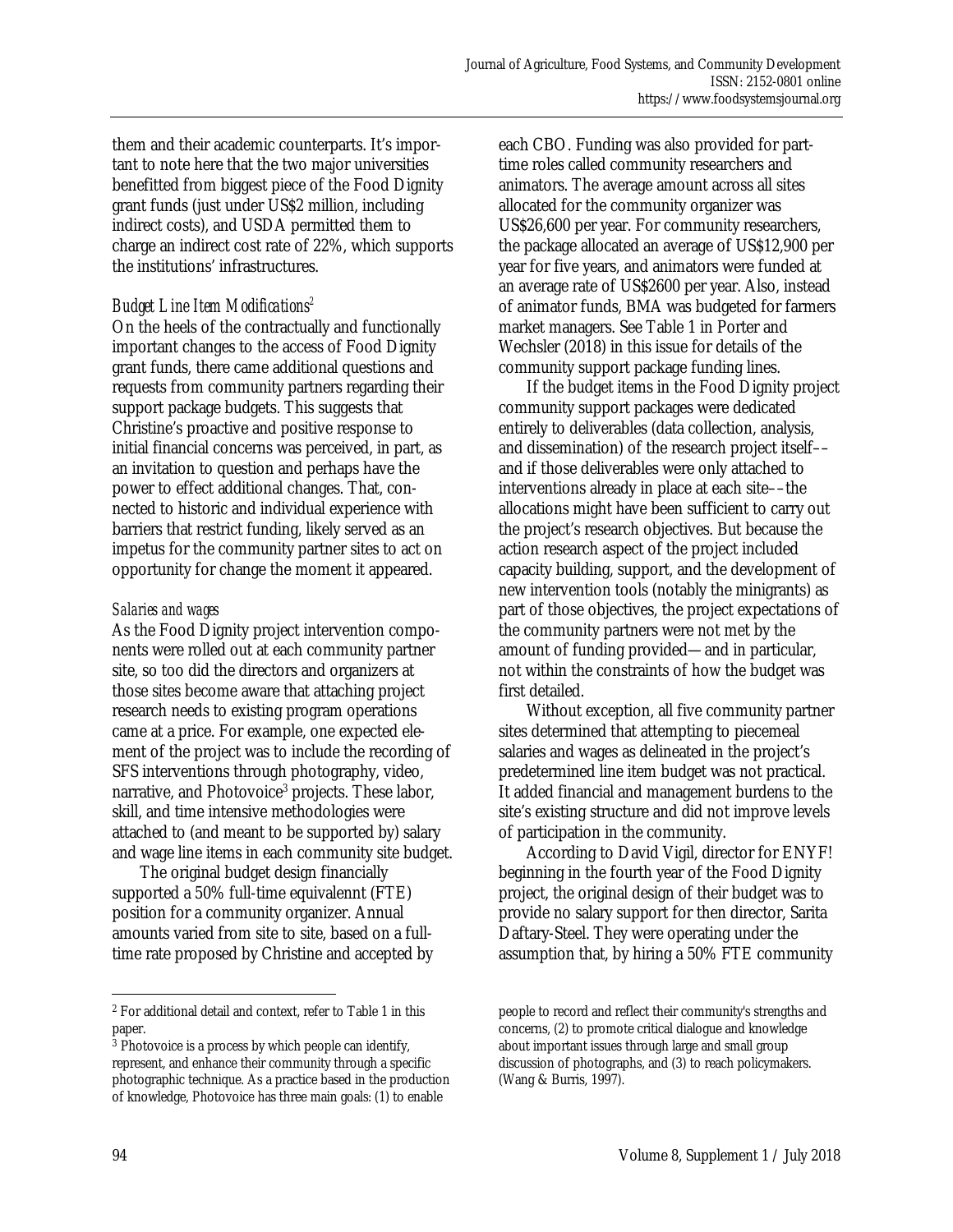organizer, all Food Dignity project requirements would be taken care of. Instead, the relative inexperience of the new community organizer cost time (and money) in training and supervision hours. By shifting funds between line items, they managed the problem by covering 15% FTE of Sarita's salary with Food Dignity project funds. They then filled the gap left in the community organizer's salary by shifting some of the researcher and animator funds to that position (held by Daryl Marshall throughout the length of the project).

 That chain of decision-making regarding shifting allocations in the salaries and wages category of ENYF!'s project budget was also backed by lessons learned in trying to divide small amounts of money among community members as designed in the original budget.

 In regard to offering small paid positions for photographers to help fill the project-prescribed roles of researchers and animators, David said, "we struggled with having a very part-time position like that. It evolved so [the person hired] ended up having a much more narrow role with us, limited to photography, but we even struggled with getting that organized." Another community member hired to collect data primarily through photography, David added, was "so part-time, she ended up not being able to devote the right kind of attention to it."

 Similar shifts and the reasoning behind them were made at the other Food Dignity sites as well. Blue Mountain Associates created a part-time staff position called Community Researcher in response to the community researchers and animators budget lines, a position held by Jim Sutter. According to Jim, "originally the photographic collection process was to include the facilitation of two 'Photovoice' sessions in year one and another two sessions in year five. Due to the [implementation choices] of the other four [Food Dignity project community partners] and other obstacles, it was decided to complete the goals of the Photovoice, but entirely on a local basis as set up by the Community Researcher position and the [BMA] steering committee."

 Both DDF and FLV made similar decisions to merge, mix, and match the roles and funding allocations for the community organizer, community researchers, and animators set forth in their original project budgets. They based their decisions on how their sites were operating and what they were attempting to accomplish at any given time within the five-year project.

 In my personal experience at Feeding Laramie Valley, being able to combine these temporary roles and assign them in varying ways as we made our way through the project allowed me to envision the permanent staff needs of the organization, to utilize project funds almost as piloting placeholders for staff positions, and to bring in community members to help launch that vision. To us, this approach, along with collecting project-related data, seemed to encapsulate the meaning of community organizer, researcher, and animator. Two of our current full-time employees—our food production coordinator, Reece Owens, and our community engagement coordinator, Lina Dunning––began their paid work with FLV as a result of how we managed those particular Food Dignity project funds.

 Dig Deep Farms experienced those funds very differently. Regarding researchers and animators, director Marty Neideffer pointed out, "conceptually those things made some sense, but practically they didn't at all––especially at a time when Dig Deep was so new."

 In keeping with the mainstay of her objectives, one that always placed equity and social justice in a foundational position within any program effort, Jemila Sequeira of WCP articulated her view of how the Food Dignity project community support package, as designed, fell short in enabling the community partner sites to succeed in the project as they would have liked.

 "One of the consistent challenges," she said, "was the language used in the project––such as animators, interns, researchers, etc. They all needed more clarification. What is an animator? I remember using the word 'catalyst' to describe the process, community members were offended, but they didn't talk to me about it. I realized then that the [Food Dignity project] grant language needed to be changed to make sense for the community members. It was challenging in the beginning to even find a common page where we could agree what 'dignity' meant for each of us."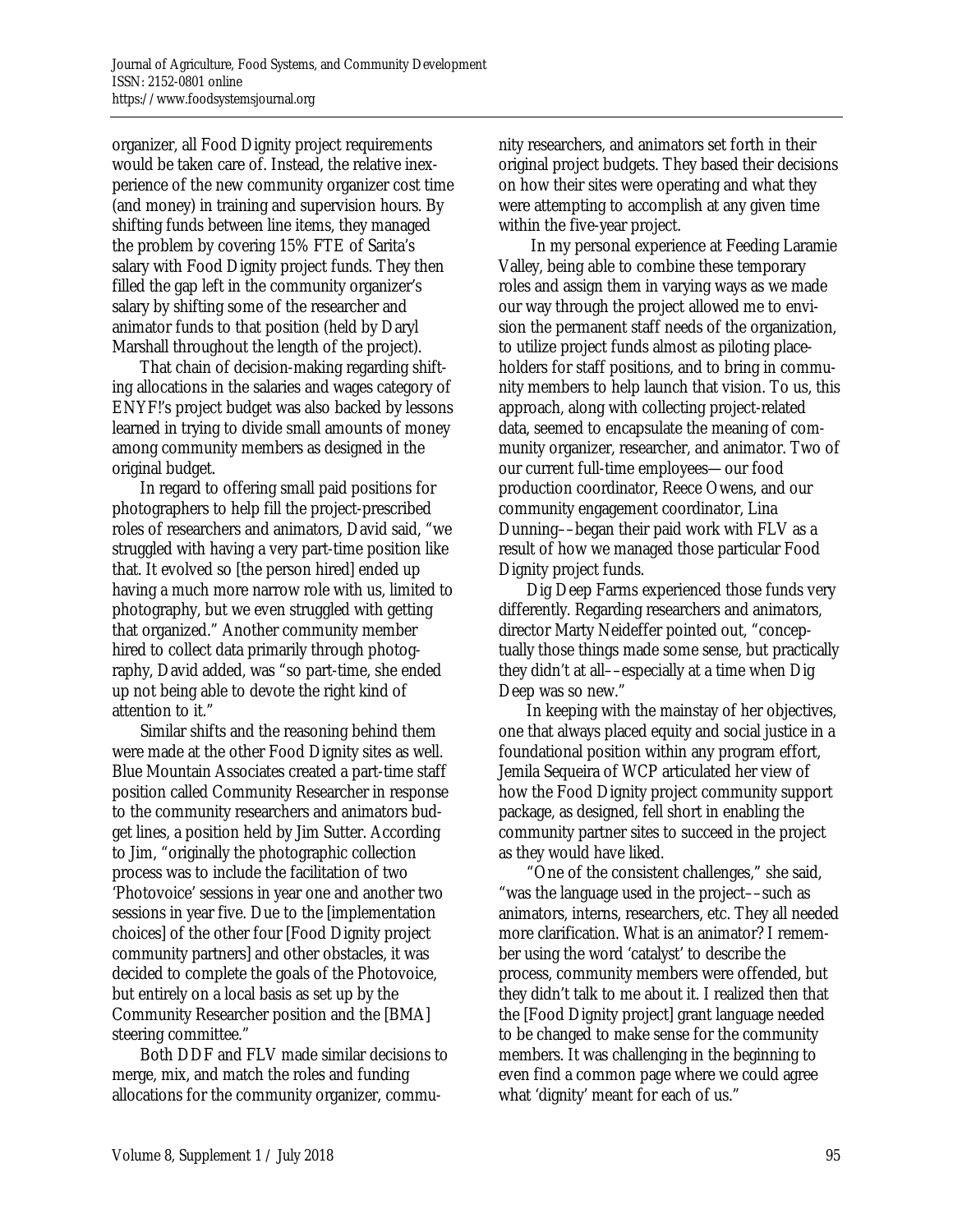## *Travel and participant support costs*

One section of the community support package that proved particularly helpful to the community partners was that of travel and participant support costs. In the course of her graduate studies, Christine Porter had fully absorbed what she had been told about a common challenge among grassroots organizations eager to include community members in leadership and direct advisory roles as programs were developed and implemented. It was not uncommon for the engagement of community members to be truncated or not at all viable due to lack of practical support for people living with limited means. The costs of transportation, child or elder care, time taken away from paying jobs were all factors that often made participation difficult or even impossible.

 With great aplomb, the community partners utilized these funds to reimburse mileage, provide food at meetings, and pay out stipends (that typically ranged from US\$50 to US\$100 for a two-hour meeting) in recognition of the value of a community member's knowledge base and skill set, and the time it took for them to share it in furtherance of the project's goals. Ironically, it was the one community site associated with a universityconnected institution that often ran into trouble accessing and distributing those funds to the people for whom they were intended. WCP found itself and its community participants often having to file copious amounts of paperwork, then wait for weeks or more before receiving their small reimbursement or stipend checks.

#### *Minigrants*

Unlike other aspects of the Food Dignity project's community support package, the minigrant component prescribed a specific program to be implemented at each partner site (see Hargraves, 2018, this issue). The potential and possibilities associated with having US\$30,000 over five years to experiment with how that amount of money could be invested in community food projects were well received by the Food Dignity project's community partners. The minigrant line item was one that provided the greatest opportunity for the project's CBOs to create a new program that would have a direct impact on their communities.

 As written in the original grant proposal, it was expected that a steering committee made up of community members would be part of soliciting, reviewing, and awarding individual minigrant applications. ENYF! and BMA followed this basic design with a wide range of grant types. FLV modified the process by creating a progression model through which first-round grant recipients became grantmakers in a follow-up round. For WCP, grants were allocated to specifically support capacity development among individuals not typically invited to leadership positions and were awarded individually by the Community Organizer in most years, though there was a formal steering committee for awarding grants in the third year of the project. DDF, in the early stages of creating constituent-driven frontline work, held back its utilization of the minigrant funding and drafted a couple of program models before finding an appropriate community-based use in the fourth and fifth years of the Food Dignity project.

 The minigrant line item in the community support package became a reflection of each community partner site's ability to creatively manage limited resources in a way that best suited an array of local community needs. This included a layered implementation process that provided mentoring, support, entrepreneurial capacity building, and leadership recognition and development aspects along the way. Having been given backing for being flexible in their utilization of the package, five community partner sites pulled out the stops in their innovative design and realization of what they soon began to call the Food Dignity project's minigrant program.

# *Leadership development funds*

Even as great effort was made to honor and respect the exigent duality of a combined academic and community approach to the Food Dignity project, the friction sometimes created as a result of its built-in dichotomy and inequities was not easily managed. The community partners were limited in their choices and in the power of their individual and collective voices. It was within the day-to-day operations of their frontline work that they maintained autonomy and held fast to their own sense of dignity. As they began to understand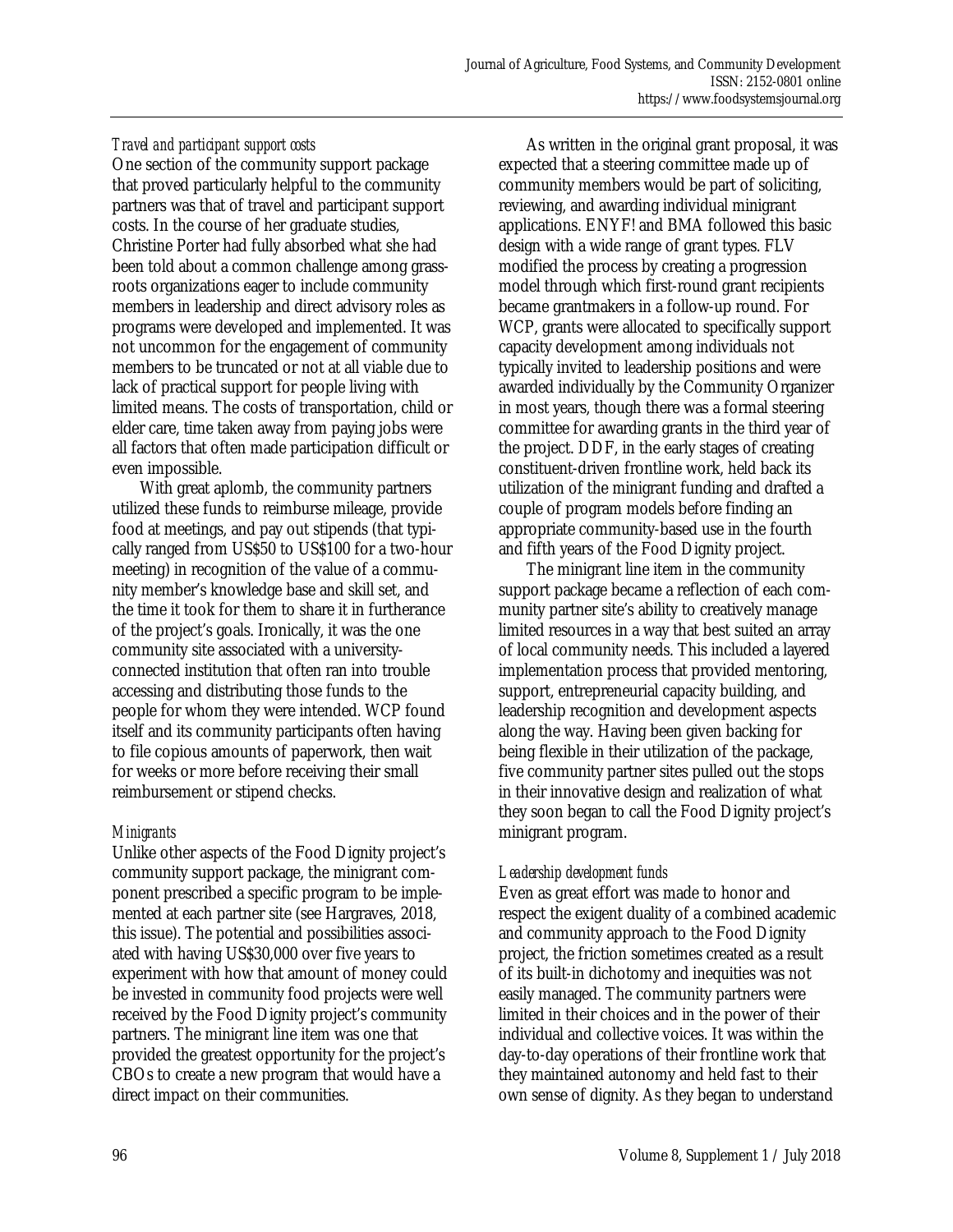the flexibility of the community support package once it was in their hands and developed an ability to articulate to Christine their need for changes in the budget structure, an opportunity for significant change was brought into play.

 Leadership among the community partners had begun to comfortably point out that there was great inequity exhibited by how the project's funding distribution was weighted heavily on the academic side. At about the same time, Christine let it be known that there were funds at the project level that she had the ability to reallocate. This gradual shift in perspectives on both sides led to a community request for additional funds for each site that would dedicated to independent leadership development and capacity building projects.

 A small amount of funds originally under the complete control of the project's central administration was transferred to the community support package in the form of what was called "Leadership Development (LD) Funds." After a pilot of US\$5000 in LD funds for each CBO in the project's second year, each site was given an additional US\$21,000 (funded at US\$7000/year for the last three years of the grant) to be used for projects that helped support sustainable capacity building in their communities.

 In a team-developed and approved process, each site was required to submit a detailed proposal and time-line for each use of the LD funds, which had to ultimately be approved by Christine and myself. Projects ranged from workplace culture improvements to statewide community food summit funding and a variety of other projects that will be available for review on the Food Dignity project website.

# **Concluding Reflections and Observations**

At the start of the Food Dignity research project, Christine responded to my query about her expectations for the project by saying that she expected to be surprised and to learn a great deal she hadn't yet imagined. Those expectations were met along a road that was often rocky, filled with pot-holes, and circuitous. The community partners proved to be a stalwart bunch that held great vision they played out in unexpected, ingenious—and sometimes contentious—ways.

 Money was often the devil of the details as the community-based members of the Food Dignity research team scrambled to live up to their obligations to the project while simultaneously providing something of value to their communities (all in addition to everything they were already doing). The small percentage (7%) of the overall project funding that went to each community partner site served as a reminder that, along with the unique opportunities that came with being a community partner on the Food Dignity project team, there were project realities that replicated a long history of inequities. These inequities included those of power and privilege that exist between the academy and the communities it mines for material upon which academic careers and recognition are built.

 For five years, I learned from an extraordinary group of community activists who were deeply invested in helping to establish viable methods for increasing food security, sovereignty, and justice in their local communities. They were equally committed to generously sharing what they learned along the way. These people taught me more about food production, preservation, distribution, cooking, and eating—as well as how these essential aspects of human survival relate to our individual, cultural, social, and political experiences in life than I could have ever imagined when I agreed to be part of the Food Dignity research project. As I write, I've now had more than seven years of involvement with the project, and I expect to be learning from what it produced for many more years to come.

 Above all else, I value the in-person time I got to spend with members of the Food Dignity project team, very often on site in the communities they love. I'm not alone in feeling this way. As the project's five-year span drew to a close, I began to ask the project's key community partners questions of reflection regarding their experiences with the Food Dignity project. All of them talked about how extraordinary it was to be part of the nearly week-long national team meetings (a total of seven of them), for which all direct expenses were covered by the project.

 Some of the most difficult conversations and struggles took place at those meetings as project partners tried to hash out our differences and come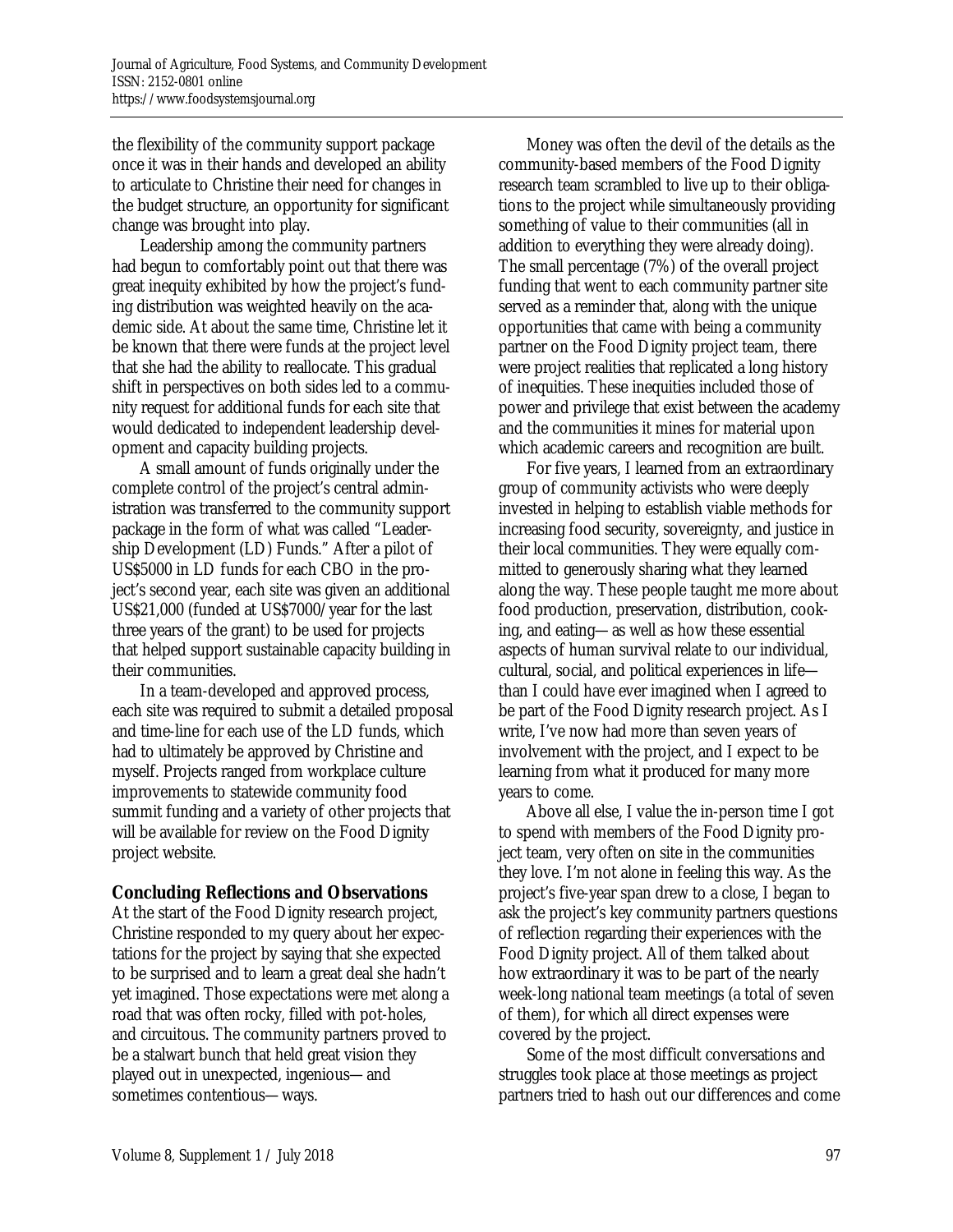to some kind of consensus over what is needed–– or even possible––in community food systems work and in the current, dominant, food-access structures. We also found common ground to stand on when it came to at least a theoretical view that availability and adequate access at all times to the sufficient amount of safe and nutritious food needed to maintain a healthy and active life should be considered a right, not a privilege.

 The budget funds from the Food Dignity project's community support package were alternately generous and insufficient in the daily working lives of its community partner sites. In a world that values institutionally-based knowledge over the first person expertise of lived experience, grassroots activists struggle constantly with the desire to show gratitude for all support that comes our way and the need to push back against the oppressive realities of being perpetually underfunded (especially in comparison to our academic "partners") and marginalized.

 The Food Dignity project's community support package did not provide funding capable of establishing a direct route to program sustainability for its community partner sites. It did, however, provide a path to sustainability and increased mainstream credibility through its leveraging potential. Several of the sites subsequently received federal and private foundation grant funds substantial enough to move their programs forward, an achievement no doubt aided by the status achieved by their key involvement in a major, awardwinning, national action research project. Many of the community partner team members authored or co-authored published papers associated with their work with the Food Dignity project, and many were presenters or co-presenters at local and national conferences.

 Greater than the direct results we're able to report from the work done within the Food Dignity action research project is the opportunity it has unearthed to discuss, plan, and enact systemic change moving forward. How the knowledge and work of community-based activists, in particular

those who have themselves experienced the problems they are trying to address, is supported (or not) through funding is directly related to their ability to succeed in community-based, social change work.

 The Food Dignity action research project itself could have looked very different, and might have accomplished even more, if the community support package had been accessed, designed, developed, and distributed differently. The questions that can arise out of that kind of imagining are limitless. Had the community partners been collectively involved with the design and distribution of the Food Dignity project funds from the start, had they themselves been given the opportunity to competitively apply for the funds, had the academic team served as subawardees with clearly defined and limited roles in service to the community partners, had the  $\sim$ US\$400,000 of indirect costs been distributed among the community partner sites, etc., etc., how would the process and results of this project's objectives turned out?

 Until the embedded belief that the knowledge hierarchy is dominated by the academy is fully dismantled, and until the academic system is prepared to relinquish its out-of-balance share of the power and privilege (including funding) attached to that disparity, the possibility of achieving an equitable, and therefore true, communityacademic partnership remains out of reach.

 Yet, as history at large and the recounting of the many elements of the Food Dignity action research project have shown, the long reach for justice is served well by the courageous, countless steps taken by those who dare to imagine that change is possible.

 I have no doubt that most of the community members directly involved with the Food Dignity project will continue to acknowledge the project's contribution to their life's work. I'm equally certain that the greatest achievements of the Food Dignity project are rooted in the toil, courage, and brilliance of the community members who made those achievements possible.